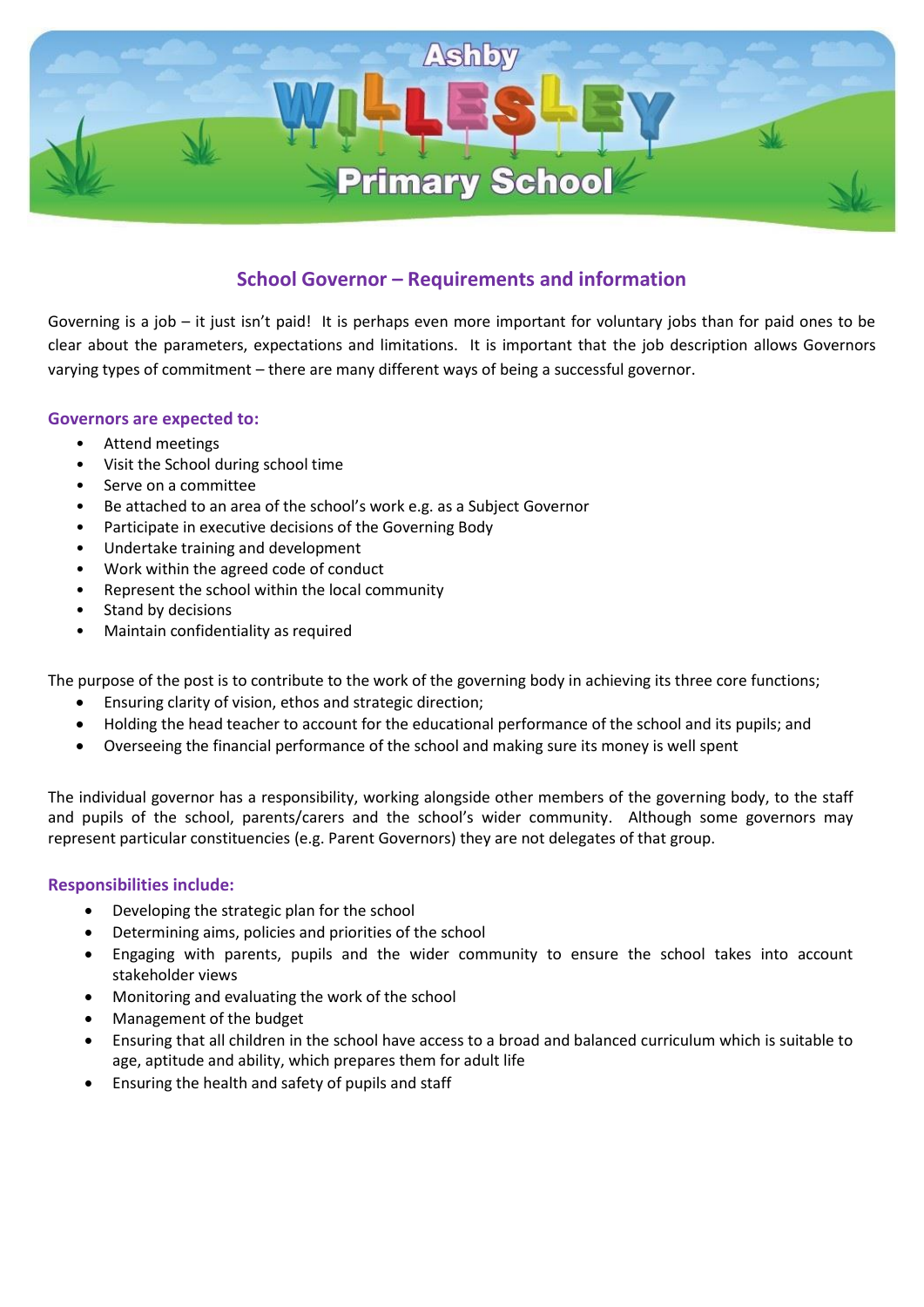# **Tasks include:**

- Getting to know the school: its needs, strengths and areas for development
- Attending meetings (full governing body, committees and working groups)
- Working as a member of a team
- Speaking, acting and voting in the best interests of the school as one perceives them
- Representing the perspectives of constituencies, where appropriate
- Respecting all governing body decisions and supporting them in public
- Acting within the framework of the policies of the governing body and legal requirements
- Committing to training and development opportunities

## **What criteria are used when selecting a governor?**

- Interest or background in education
- Appropriate availability
- Good communication / interpersonal skills
- Ability to work as part of a team
- Undertaking to participate in the governor's training programme
- A desire to support the school and support the school community
- Other relevant skills & experience based on the requirements of gap analysis on governing body skills audits

# **What is the code of conduct?**

The Ashby Willesley Primary School Code of Conduct for School Governors sets out the expectations and commitment required from governors in order for the governing body to properly carry out its work within the school. It is reviewed annually and signed by all governors, and encapsulates many of the points highlighted in this document.

## **Governors must:**

- Respect confidentiality
- Listen to and respect the views of others
- Express their own views clearly and succinctly
- Take their fair share of work / positions of responsibility
- Know, understand and work within the prescribed regulatory framework
- Report any evidence of fraud, corruption or misconduct to an appropriate person or Authority

## **Governors should:**

- Prepare for meetings by reading papers beforehand, forming views and questions for discussion
- Take responsibility for their own learning and development as a governor, including attending training
- Attend meetings promptly, regularly, and for the full time

## **What being a governor doesn't mean:**

- You will be solving any individual child's problems
- You will deal with personal issues
- You will influence individual child's school journeys
- You will discuss individual children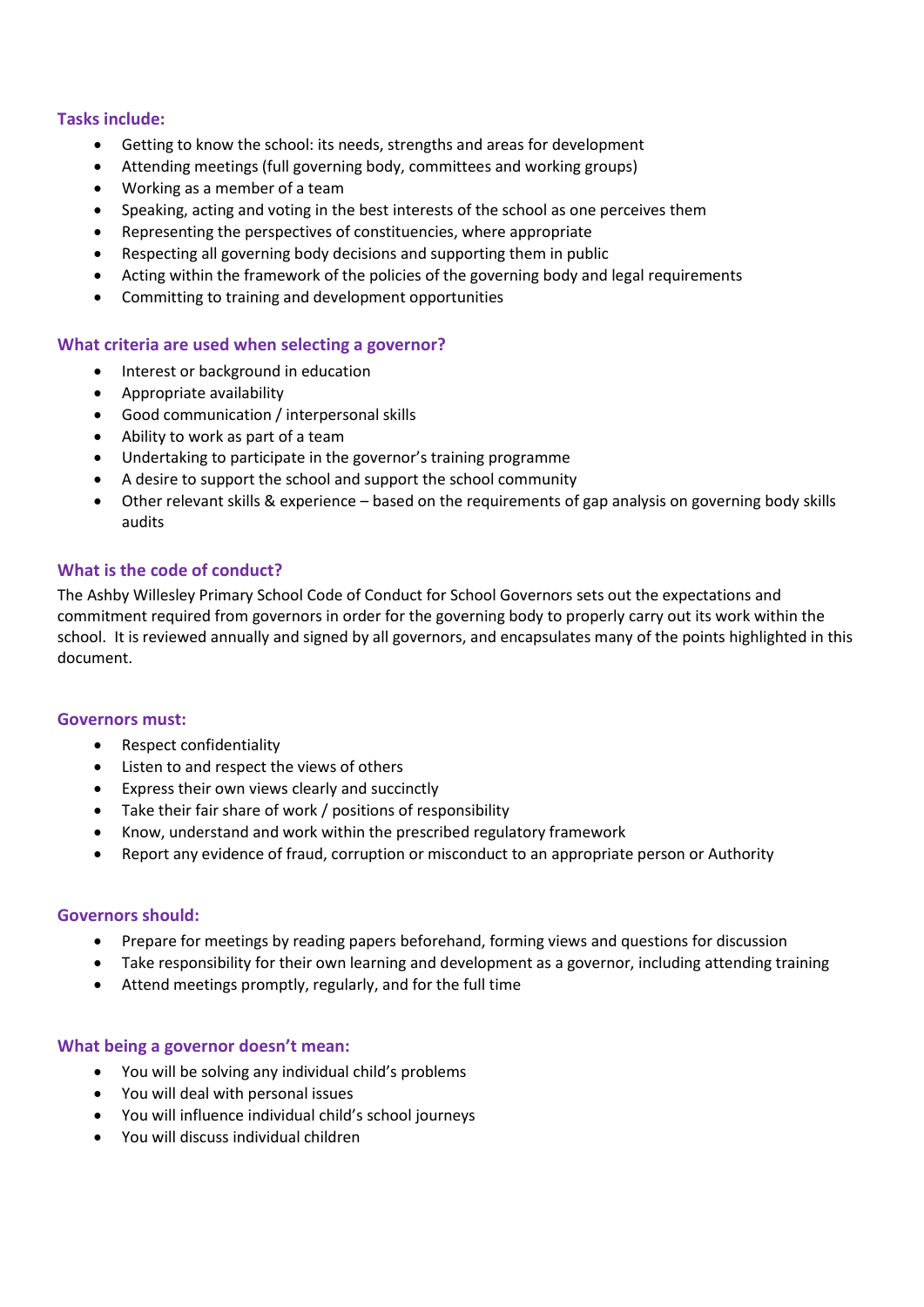## **DBS (CRB) checking procedures**

The Safeguarding Vulnerable Groups Act 2006 specifies that individuals acting as members of the governing body of an educational establishment (defined as either an educational establishment which is exclusively or mainly for the provision of full-time education to children, or a maintained nursery school) need to be checked.

## **How long a term do Governors serve?**

Governors generally serve for 4 years from the date of their election or appointment. Parent Governors serve out their term even if their child leaves the school in the meantime. Staff Governors end their term if they cease to be employed at the school.

## **How does the Governing Body carry out this work?**

Even though they have overall responsibility, Governors cannot possibly be expected to carry out all this themselves. It continues to be the job of the Head Teacher and the staff to carry out all the detailed work of running the School. The full Governing Body agrees the policies it wants the School to follow and checks that this is done. There are a number of committees on which both Governors and staff serve and where the work of both groups can be brought together.

## **How much time will it take?**

The Governing Body meets at school once a term in the evening for about two hours. There can also be additional 'extra-ordinary' full governing body meetings where circumstances require. All Governors are expected to attend full governing body meetings. The sub-committees meetings are scheduled based on the task requirements and generally meet once or twice each term, for about two hours and all committee members are expected to attend. Other governors are also given an open invite to attend. In addition most Governors take a general interest in the School and attend school events and activities like Open Days, concerts, stage productions, WASP events etc. Governors with individual responsibilities make their own arrangements to meet with departments about once a term e.g. subject governors, SEN governor etc

## **How are Parent Governors elected?**

There are quite detailed regulations that have to be followed for electing parent governors. The key steps are that the governing body will communicate any parent governor vacancies that exist, highlight the skills that the governing body is looking to recruit for, and request nominations. Nominees also supply a short supporting statement not exceeding 200 words in length. If the number of nominations matches the number of vacancies then the nominees are elected unopposed. If the number of nominations received exceeds the number of available vacancies then it will be necessary to conduct a secret ballot. Each parent or person who has responsibility is entitled to vote. The candidates shall be ranked in order of whom most votes have been cast. Results are published after final qualification checks have been successfully completed (eg. DBS checks).

## **Who is NOT qualified to stand for election?**

A governor must be aged 18 or over at the time of their election or appointment and cannot be a registered pupil at the school. A person cannot hold more than one governorship at the same school.

A person is disqualified from holding or from continuing to hold office as a governor or associate member if he or she:

- Is detained under the Mental Health Act 1983 during his or her period of office
- Fails to attend the governing body meetings without the consent of the governing body for a continuous period of six months, beginning with the date of the first meeting missed
- Is subject to a bankruptcy restriction order or an interim order